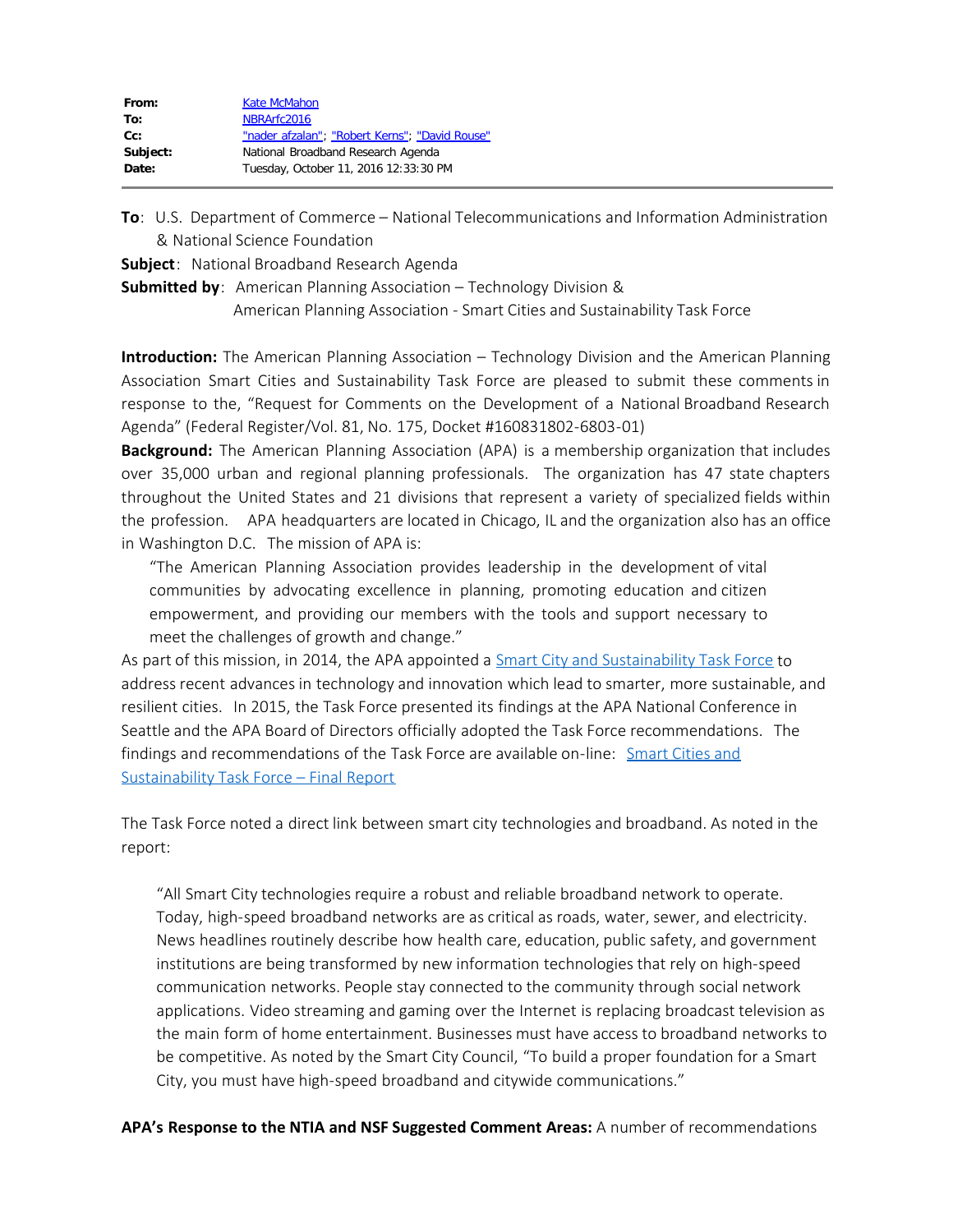from the Task Force directly relate to specific topic areas that are identified in the notice for comments.

## **Comment Area One: Section B. Broadband Access and Adoption:**

Question 4: What are the critical data and research needs in the areas of broadband deployment and access?

Question 5: What specific research proposals, and associated methodologies, regarding broadband access should be prioritized? And why?

The Smart Cities and Sustainability Final report noted the following regarding broadband access and adoption:

"Reaching these areas is important because cities, and planners, are becoming more dependent on web sites and mobile apps as avenues for public involvement. For example, government forms and planning documents are now mostly on-line. City council meetings are streamed live over the Internet using high speed connections. More often households need high speed Internet for telework, telemedicine, and distance learning applications. Given the growing reliance on Internet technologies, planners must address the different reasons why people are not on-line including issues regarding lack of broadband access, lack of broadband adoption, and lack of technology skills."

Additionally, the white paper noted that every community should be incorporating policies into their planning documents that will facilitate the deployment of these networks. Such policies may include:

- 1. Create a broadband task force & develop a broadband plan.
- 2. Work with providers to improve broadband networks especially in underserved areas.

3. Amend subdivision regulations to require placement of conduit or dark fiber in the rightof-ways during road constructions.

4. Adopt right-of-way policies to coordinate with providers on management and construction issues for fiber deployment.

5. Amend zoning regulations to address wireless facilities.

6. Inventory community assets and identify co-location sites for data centers and wireless facilities.

7. Investigate investment in an open-access middle-mile fiber network.

8. Address issues regarding redundancy.

9. Identify broadband facilities as essential infrastructure for downtown plans, tax increment finance districts, industrial parks, and other plans.

10. Deploy a fiber network to connect public buildings

11. Aggregate demand to attract broadband investment.

**Recommendation 1: We recommend that the APA should join with the NTIA and the NSF in completing a research program to survey APA members nationwide in order to better understand "best practice" policies for city planners, based on the areas listed above.**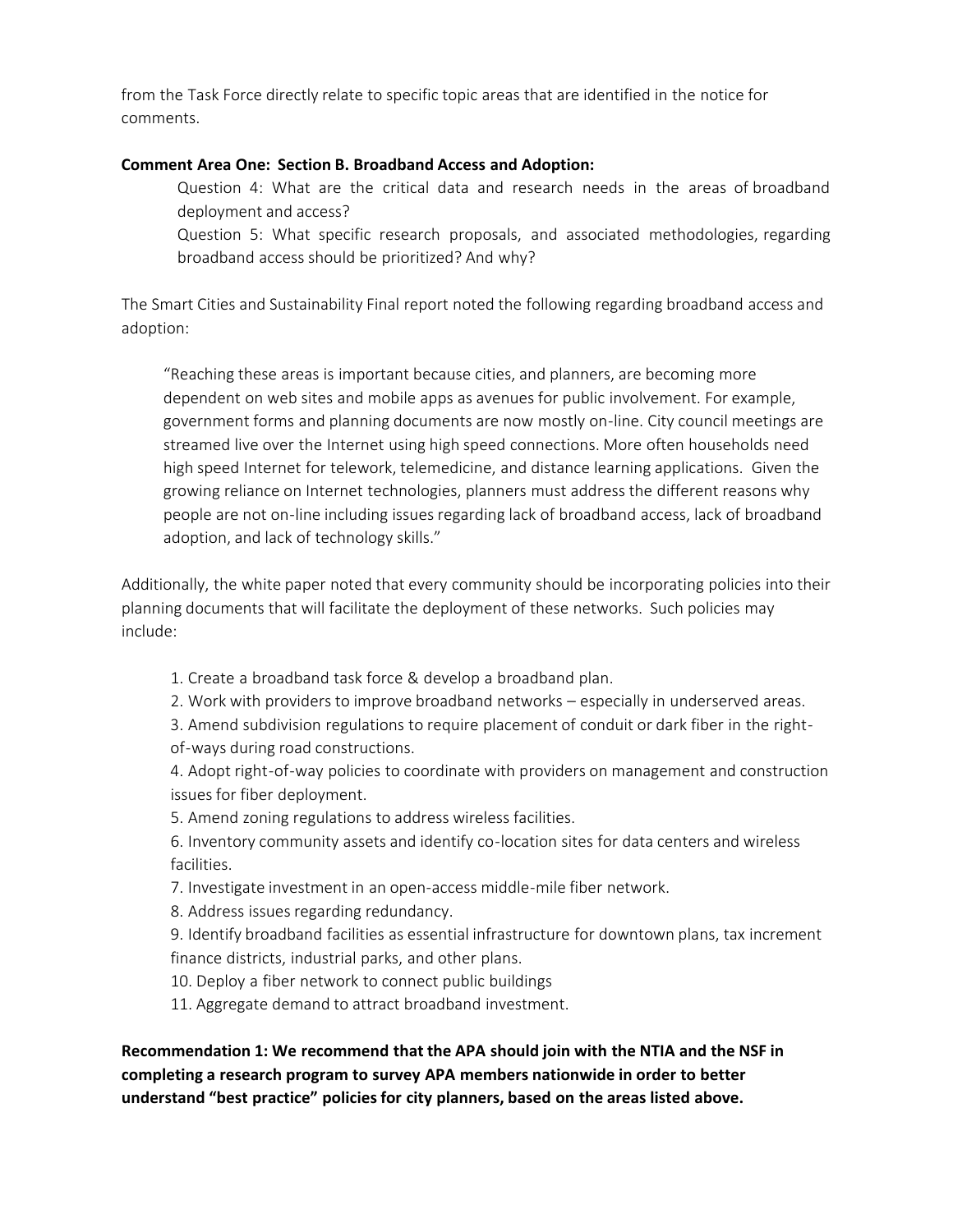## **Comment area two: Section D. Opportunities for Federal Leadership in Data Collection and Research**

Question 13: What opportunities exist to improve the sharing of research from federal research programs with external stakeholders (e.g., industry, academia)? Likewise, how can external stakeholders better share their research with federal agencies?

In order to improve the sharing of research and best-practice recommendations from local planners and various stakeholders that would come as a result of the above collaborative survey, the APA Smart City Task Force recommends the following actions that should be incorporated in the National Broadband research agenda:

## *Recommendation1: Invest in developing an information clearinghouse that would provide* **a robust catalogue of great ideas, best practices and applications of technology to improve cities' efficiency and/or quality of life.**

- · **Benefits**  Compiling best practices, model ordinances and templates that are specifically developed for city planners will provide a resource for local governments and city planners that are interested in engaging in broadband planning efforts. The availability of such a resource through a web portal will increase the likelihood that cities can successfully undertake broadband projects.
- · **Costs**  APA is in the process of developing a knowledge based web-site that can be a means to reach its 35,000 members. The primary cost is personnel time to identify and maintain relevant content.
- · **Agencies –** Planning is an interdisciplinary professional that address housing, transportation, economic development and environmental issues. Planners routinely work with the U.S. Dept. of Housing and Urban Development, U.S. Department of Transportation, Environmental Protection Agency, Economic Development Administration, U.S. Dept. of the Interior as well as the U.S. Department of Commerce. The best practices database would include initiatives from all such federal agencies that address broadband issues.
- **Rationale** A survey of members that was conducted by the Task Force for the research paper, indicated that while planners had a high level of interest in broadband planning initiatives, they had limited knowledge of the subject and felt that model ordinances and guidebooks would be useful in these efforts. Although there are a number of existing guidebooks on broadband planning, few of them address issues specific to city planners. In 2012, APA published a Planning Advisory Service Report, "Planning and Broadband", <https://www.planning.org/publications/book/9026893>. The effort to compile resources and best practices would be helpful in updating this research report and would make it relevant for city planning professionals.
- · **Stakeholders** American Planning Association. With a national membership of 35,000 located in rural and urban areas and working for local governments, regional agencies, state and federal agencies as well as academic institutions, APA has a broad network to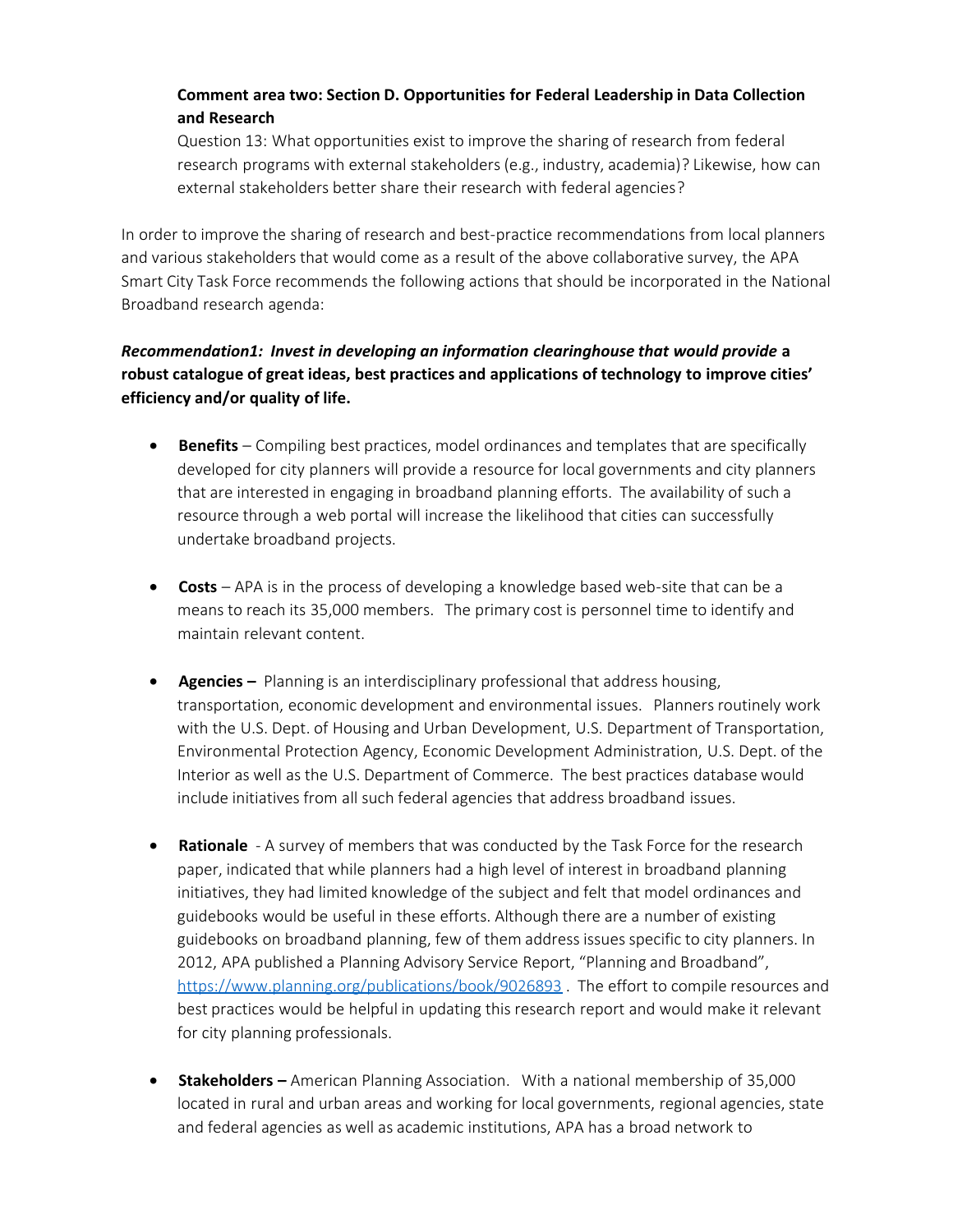disseminate research and information on broadband issues.

## **Question 14: What are suggestions for enhancing cross-disciplinary collaboration in broadband research?**

*Recommendation 2: Develop Comprehensive Plan Smart City Guidelines for Land Use, Transportation, & Economic Development.* To make a community "smarter" and to get the most value out of technology, prioritizing technology investments based on established and overarching community goals is

very important. Many comprehensive plans in communities focus on making sure technology and infrastructure is adequate, but what should also be addressed are how the key investments in technology better position a community to achieve their long-term goals, such as improving quality of life and competing in the global economy.

- **Benefits** Comprehensive plans provide the basis for establishing priorities for capital expenditures and provide the legal basis for adopting development codes and regulations that would facilitate broadband deployment. Developing comprehensive plan guidelines for broadband deployment would increase the likelihood that cities will incorporate broadband policies in their planning documents.
- · **Costs**  APA has an initiative underway to adopt Comprehensive Plan standards. Smart city and broadband standards can easily be incorporated into this document. The primary cost is the research involved in identifying communities that have included broadband policies in their planning documents and evaluating these plans to determine best practices.
- · **Agencies –** This action could be coordinated with the current NTIA Broadband toolbox initiative.
- **Rationale** An APA survey in 2013 indicated that only 15% of respondents had any policies in their comprehensive plans that addressed broadband deployment. An update of this survey to include a broader sample of planners would determine the barriers that planners face in undertaking broadband planning efforts and what resources would facilitate such efforts. The survey would also help identify model policies that communities could adopt.
- · **Stakeholders** American Planning Association. With a national membership of 35,000 located in rural and urban areas and working for local governments, regional agencies, state and federal agencies as well as academic institutions, APA has a broad network to disseminate research and information on broadband issues.

**Summary:** City planners are key to broadband planning and implementation on a local level, and are a valuable resource for understanding local issues that affect the successful dissemination of broadband throughout the nation. With highly-educated, technical representation in nearly every town and city in the nation, the APA, with its 35,000 members is uniquely placed as an organization to help the NTIA and the NSF in their efforts at data collection, analysis, research, and the recommendation of applications for the benefit of broadband policy development, program